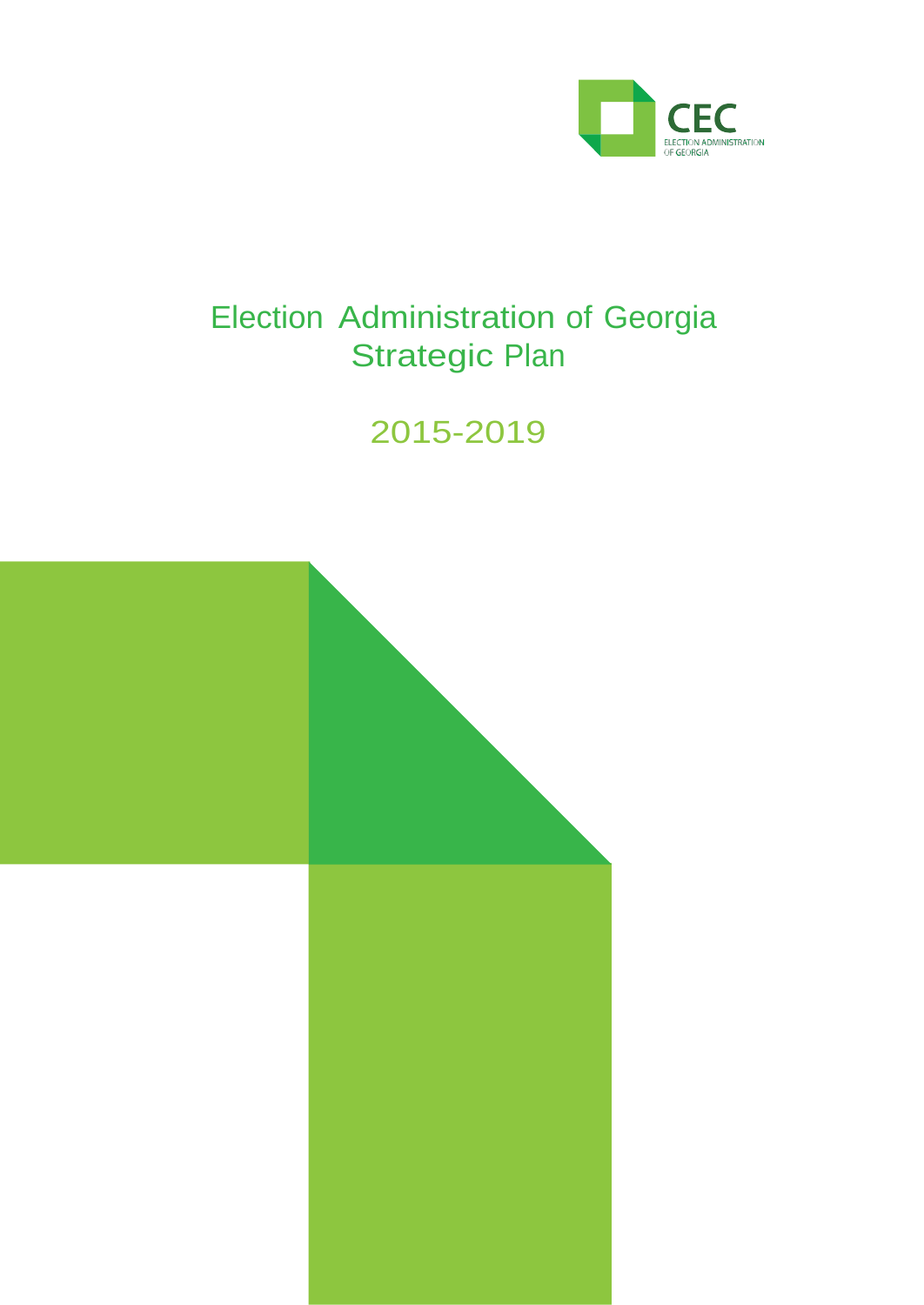### Table of Contents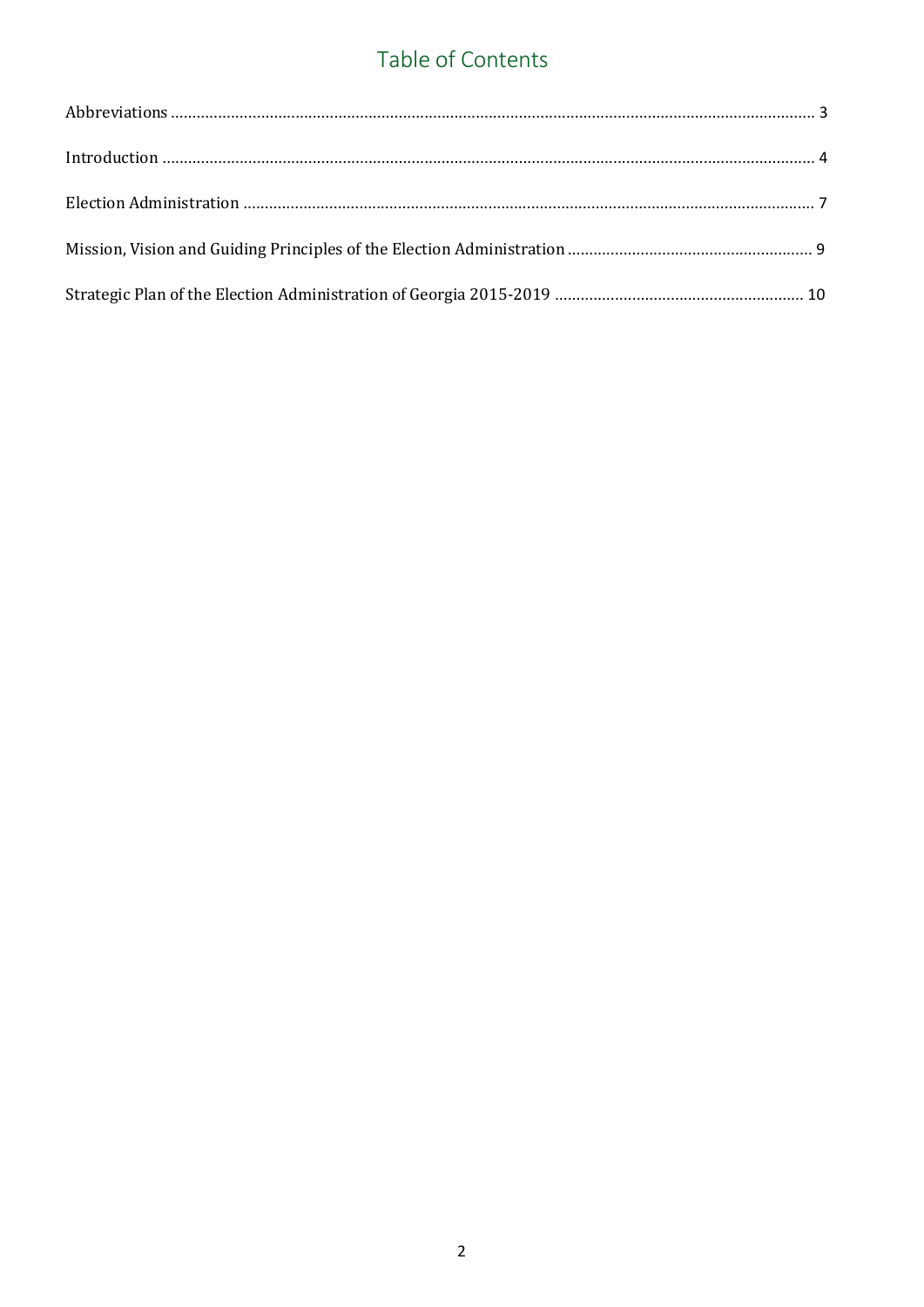### Abbreviations

- CEC Central Election Commission of Georgia
- DEC District Election Commission
- PEC Precinct Election Commission
- EPMS Election Processes Management Plan
- IFES International Foundation for Electoral Systems
- SEC Supreme Election Commission of Autonomous Republic of Adjara
- CEC Training Center Center of Electoral Systems Development, Reforms and Trainings
- Steering Committee Strategic Planning Steering Committee
- Core Team Strategic Planning Core Team
- EDR Election Dispute Resolution
- HR Human Resources
- NGO Non-Governmental Organization
- EPMS- Election Process Management System
- IT Information Technologies
- PSDA Public Service Development Agency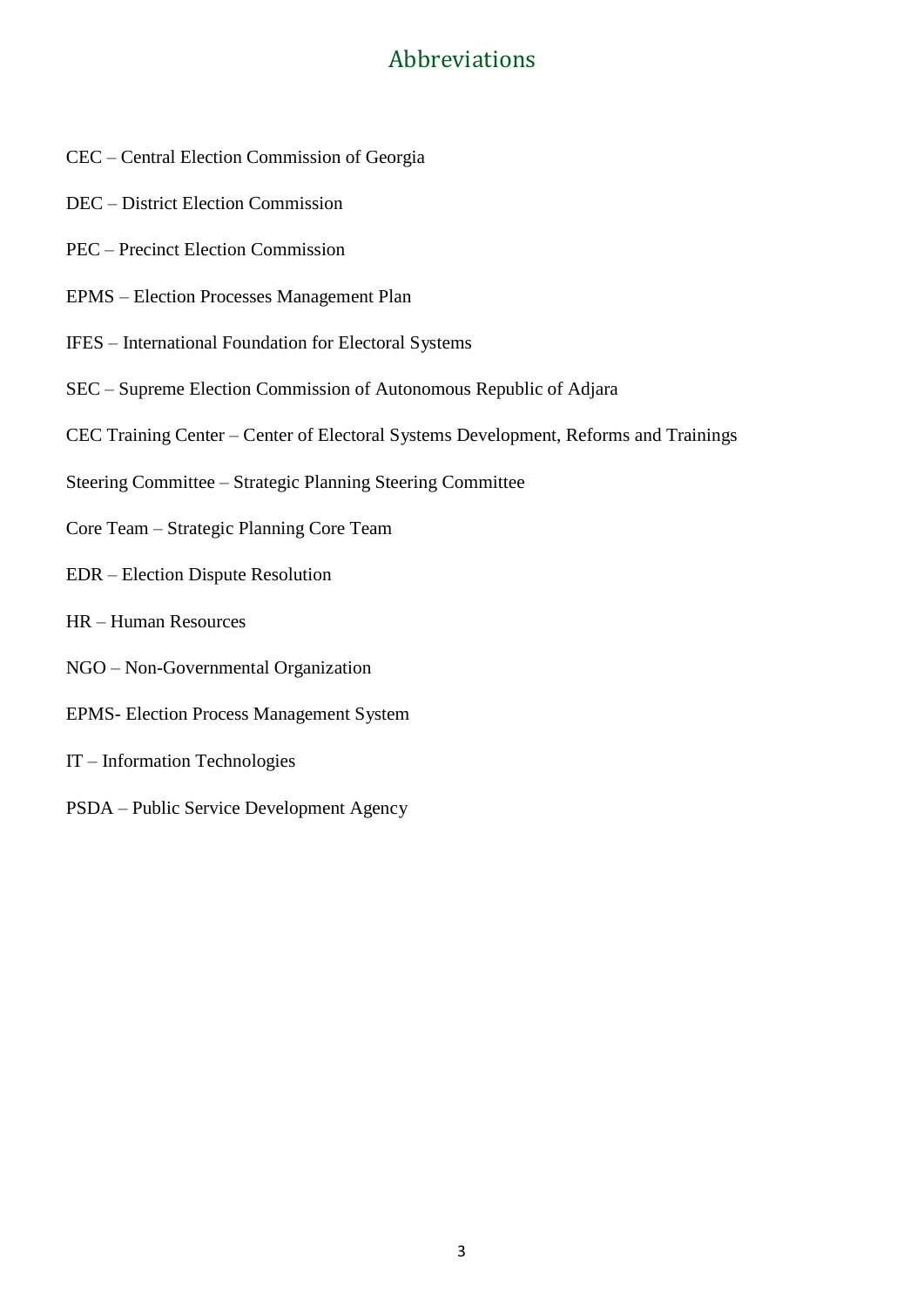### Introduction

At present, Georgia's CEC maintains a rather high level of public trust. The administration of recent elections, recognized for its professionalism, contributed to the increase in public trust and improved image of the CEC, both domestically and internationally. A public opinion poll, conducted by an international organization in August 2014, highlighted the CEC as the leading state institution in Georgia when it comes to the level of public trust.<sup>1</sup> Increased trust equates to increased responsibility, and the CEC will strive to maintain and surpass expectations by providing citizens of Georgia with professionally and competently administered elections.

The local self-government elections, held on June 15, 2014, were widely praised by local and international election observation organizations. To sustain this progress, the CEC has identified new strategic goals and objectives that build and expand upon the previous strategic plan. Following the 2014 local self-government elections, the CEC conducted an evaluation of its performance and began laying the groundwork for the next elections. Through this process, CEC leadership met with election administration representatives from all levels in order to analyze their performance, review previous strategic plan objectives and define new priorities. This process led to the development of a new comprehensive long-term strategic plan that shall become a cornerstone for Georgia's election administration and could also serve as a road map for the country's electoral stakeholders for the next five-year period.

IFES-recommended methodology, based on nine phases, was utilized to develop this strategic plan. This methodology has been successfully utilized by various election management bodies throughout the world. The steps followed during this effort are outlined below:

- 0. Review/Envision
- 1. Plan
- 2. Define
- 3. Assess
- 4. Identify
- 5. Consult
- 6. Strategize
- 7. Deploy
- 8. Execute

**Step 0. Review/Envision –** In its efforts to develop the CEC's strategy for a five-year period, the CEC Chairperson issued an ordinance to create two special working groups responsible for the strategic plan development process: a) Steering Committee and, b) Core Team. The Steering Committee was composed of 11 members - six commission members and five staffers of the CEC apparatus. The Core Team was

<sup>&</sup>lt;sup>1</sup> Public Attitudes in Georgia: Results of an August 2014 Survey carried out for NDI by CRRC-Georgia [https://www.ndi.org/files/NDI\\_Georgia\\_August-2014-survey\\_Public-Issues\\_GEO\\_VF.pdf](https://www.ndi.org/files/NDI_Georgia_August-2014-survey_Public-Issues_GEO_VF.pdf)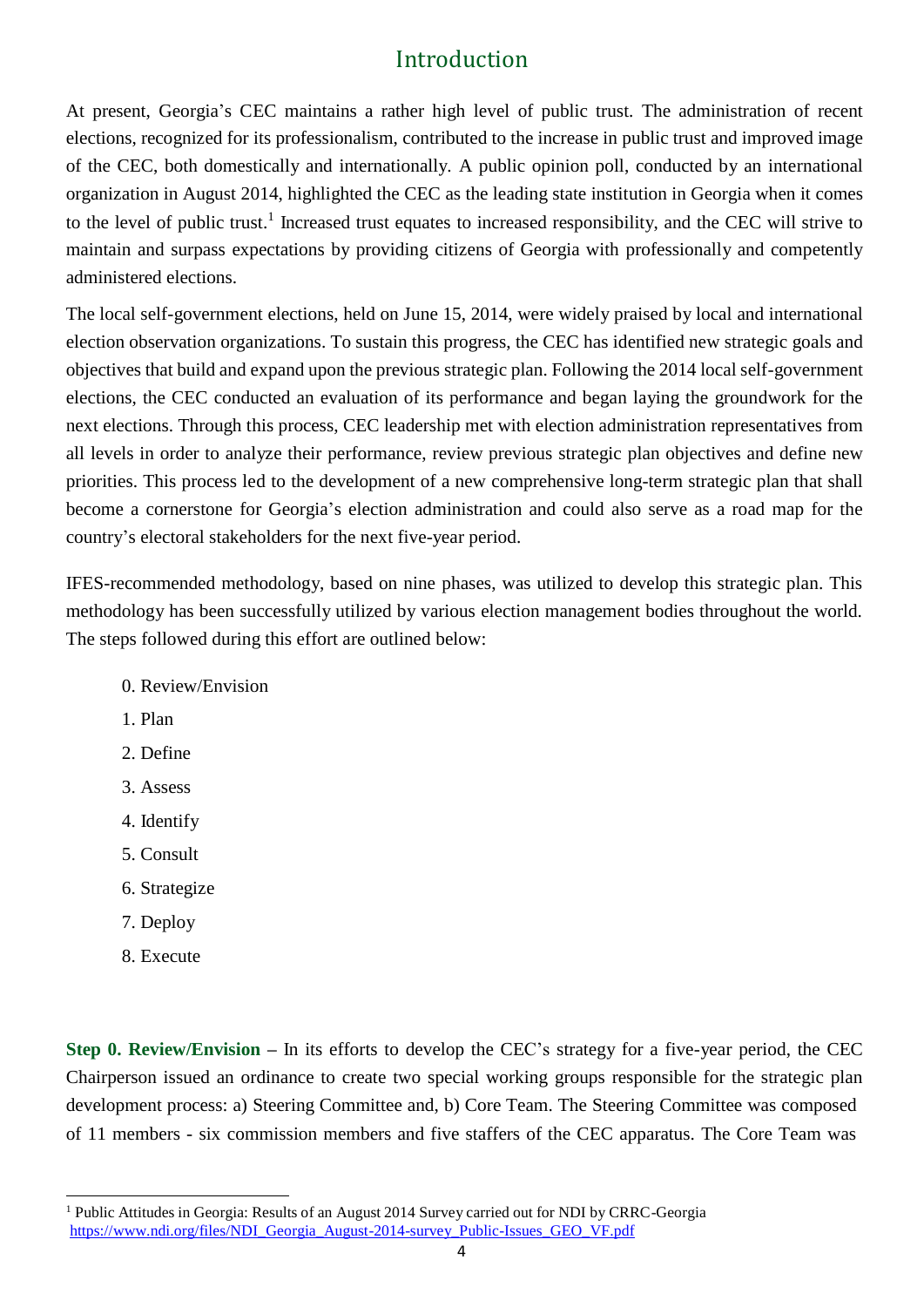composed of six members - two commission members and four staffers of the apparatus. Rules and procedures of these groups were also developed.

IFES Georgia facilitated the strategic plan development process.

The Steering Committee: Tamar Zhvania (Chair of the Steering Committee), CEC Chairperson; Giorgi Sharabidze, CEC Deputy Chairperson; Tamaz Sharmanashvili, CEC Member; David Gurgenidze, CEC Member; Emzar Kakulia, CEC Member; Irakli Khorbaladze, CEC Member; Ketevan Dangadze, Head of the Public Relations Department; Archil Anasashvili, Head of the Legal Department; Sopho Sichinava, Head Of the Coordination and Management Department; Elisabed Velidze, Head of Administrative Department; Natia Zaalishvili, Director of the CEC Training Center.

The Core Team: Natia Jikia (Coordinator), Advisor to the Chairperson; Tamar Sharmanashvili, CEC Member; Konstantine Kirvalidze, CEC Member; Otar Buskivadze, Head of the Planning And Procurement Department; Ketevan Dangadze, Head of the Public Relations Department; Natia Zaalishvili, Director of the CEC Training Center.

Upon creation of these groups, the CEC informed the public about the launch of a strategic plan development process. The statement highlighted that the CEC would ensure transparency and greater involvement of the electoral stakeholders in the process.

**1. Plan –** The Core Team, along with the Steering Committee, defined timelines, delegated responsibilities, and designed a detailed action plan for the strategic plan development process.

**2. Define –** The Core Team together with the Steering Committee defined and formulated the mission, vision and guiding principles of the Election Administration.

**3. Assess –** The Election Administration's organizational assessment was conducted in the following stages: 1) in August 2014, post-election review meetings were conducted involving the CEC and DECs. DEC chairpersons provided their feedback on the Election Administration's strengths, weaknesses, visions and input on the future strategy from their perspectives. Questionnaires utilized during this process were analyzed and findings were incorporated in this strategic plan; 2) the Core Team met with each CEC department, the CEC Training Center and the CEC. These sessions made it possible to analyze the performance of the Election Administration and each department separately; it also identified strengths, weaknesses, opportunities for development, and potential threats for the Election Administration. The Core Team also reviewed all of the reports and public opinion poll results related to the Election Administration's operation and quality of elections in Georgia that were produced by local and international organizations.

**4. Identify –** This stage identified key trends, leading to the identification of Election Administration priorities, goals, and objectives.

**5. Consult –** The draft strategic planning document was disseminated among electoral stakeholders for their input. In December 2014, the CEC hosted consultations with key electoral stakeholders. Meetings were held with the representatives of local NGOs, political parties, media, and the international community. In the course of the meetings, feedback was provided on the draft strategic plan. The Core Team together with the Steering Committee carefully reviewed stakeholder input and incorporated it in the document.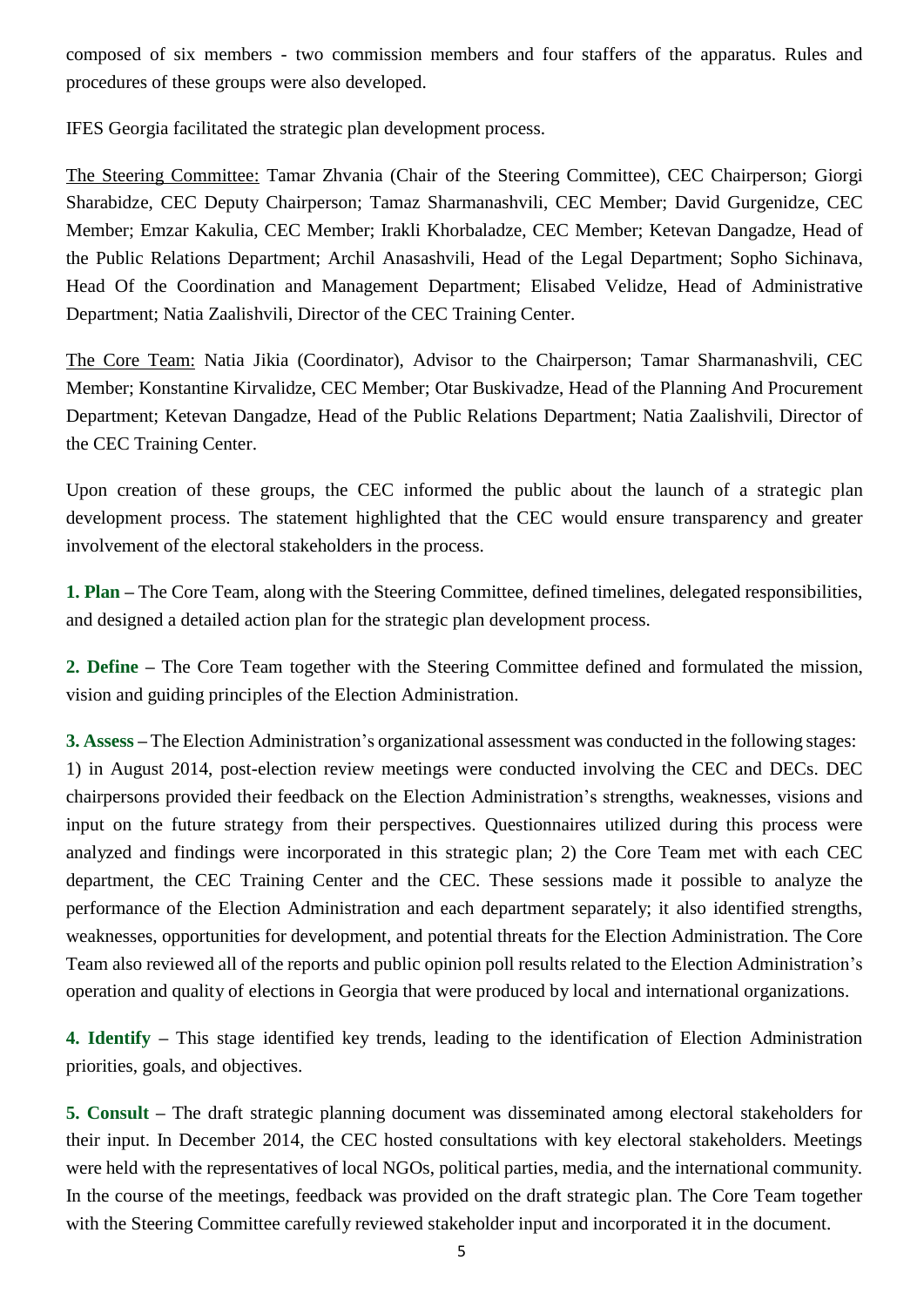**6. Strategize –** The Core Team in consultation with the Steering Committee, along with CEC departments, defined the strategic actions of the organization and included these in the document's narrative section. CEC departments were also involved in defining timeline for activities and parties responsible for their implementation.

A monitoring and evaluation plan, and measurable indicators of the strategic plan were also designed.

At this stage, the CEC adopted the Election Administration Strategic Plan, a monitoring and evaluation plan, and a set of measurable indicators.

**7. Deploy the strategic plan –** The Core Team planned how to involve staffers in the strategic plan. It envisages allocating responsibilities within the CEC in the course of implementing strategic activities. The Core Team also plans to conduct meetings with DECs in this regards.

The strategic plan will be published on the web-page of the CEC and accessible to the public.

**8. Implementation** – the Core Team designed a monitoring plan of the strategic plan as well as a midterm progress evaluation plan.

In the course of the strategic plan drafting process, the Steering Committee has been continuously consulted by the Core Team. As part of the process, regular working meetings were held between the Core Team and the Steering Committee in order to agree on main issues. The strategic plan drafting process is a long-term process and does not conclude upon its adoption by the CEC; it requires continuous assessment at all stages of implementation and the introductive of corrective actions, as required.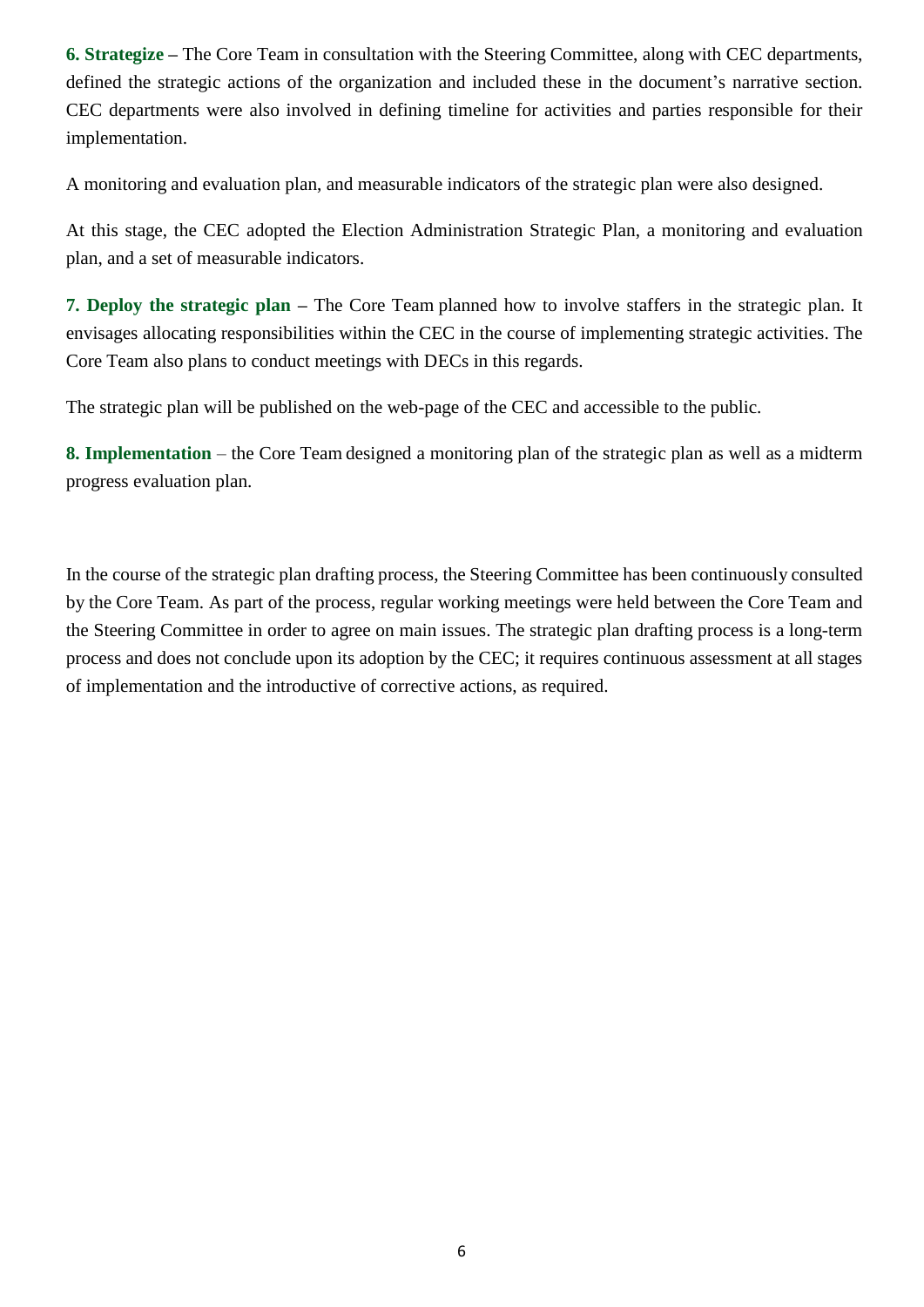### Election Administration

#### **Mandate**

The Election Administration of Georgia is an independent administrative body, which, within its authority, is free of any influence from other state bodies and acts according to the Constitution and the Electoral Code of Georgia.

The Election Administration ensures the preparation and conduct of referenda, plebiscites, and elections of the President of Georgia, the Parliament of Georgia, local self-government representative body – Sakrebulo, and of a local self-government executive body - Mayor/*Gamgebeli*, controls the fulfillment of requirements of the electoral legislation on the whole territory of Georgia and its uniform application.

#### **Structure**

The Election Administration of Georgia is composed of:

- 1. CEC and its apparatus;
- 2. SEC and its apparatus;
- 3. District Election Commissions;
- 4. Precinct Election Commissions.

#### **CEC**

The supreme body of Election Administration of Georgia is the CEC, which, within its authority, manages and controls all levels of election commissions. The CEC is composed of a Chairperson and 12 members. The CEC Chairperson simultaneously is a member of the CEC. The Parliament of Georgia elects five members of the CEC, on the recommendation of the President of Georgia, while the qualified parties appoint seven members as defined by the Election Code. The term of office of the CEC Chairperson and CEC members appointed by the Parliament is five years.

The organization and conduction of fair, credible, transparent elections is ensured by CEC's Secretariat, which, with help of its structural units, carries out organizational, legal and technical support of election administration and support to CEC.

#### **SEC**

The Supreme Election Commission of Autonomous Republic of Adjara (SEC) ensures the preparation and conduct of elections of Supreme Council of Autonomous Republic of Adjara, and, within its authority, ensures uniform application of electoral legislation on the whole territory of Adjara.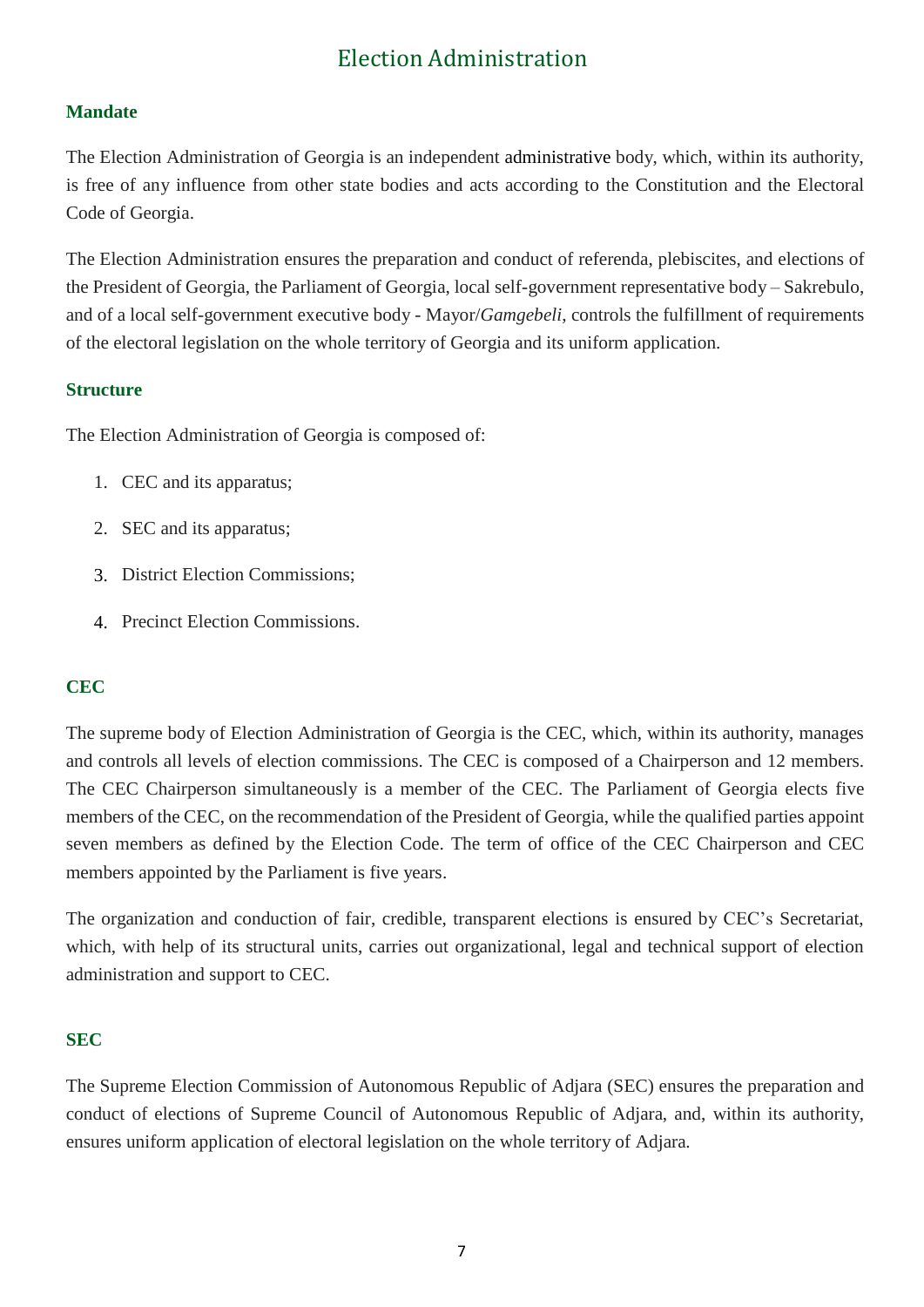#### **District Election Commissions**

District Election Commissions are permanent territorial bodies of the Electoral Administration of Georgia, which ensure, within their powers, the conduct of elections, referenda, and plebiscites, oversees the process of implementation of the electoral legislation of Georgia, and ensures its uniform application. There are total of 76 DECs in Georgia. A DEC is composed of 13 members; the CEC elects five permanent members, while, during election period, qualified parties appoint seven members and the CEC appoints one.

#### **Precinct Election Commissions**

Precinct Election Commissions are temporary territorial bodies of the Electoral Administration of Georgia, which, within their powers, ensure the conduct of elections, referenda, and plebiscites in an electoral precinct, implementation of the electoral legislation of Georgia, compliance of the procedures under the electoral legislation of Georgia during polling, exercise and protection of the rights of voters, representatives, and observers guaranteed by the Constitution of Georgia and Electoral Code. There are around 3.700 PECs created during electoral period in Georgia. A PEC is composed with 13 members; the upper election commission elects six members while qualified parties appoint seven members.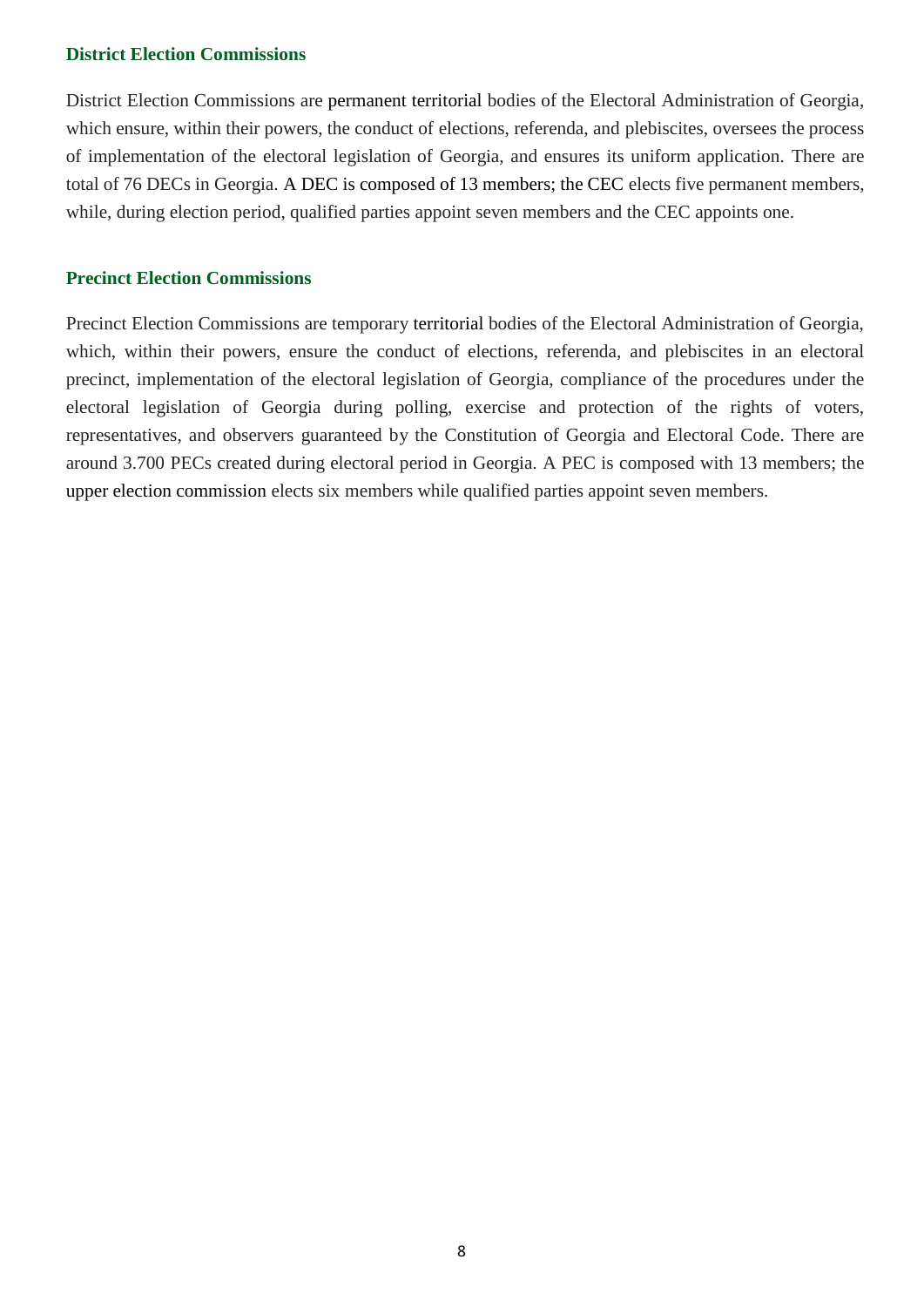## Mission, Vision and Guiding Principles of the Election Administration

#### **Mission**

To conduct impartial, transparent and professionally administered elections, as set forth by the legislation, and to create an environment where voters and electoral stakeholders can freely exercise their electoral rights.

#### **Vision**

Election Administration aims to: provide equally accessible electoral services; ensure integrity of electoral process; ensure high level of trust within the society; continuously act innovatively and develop initiatives oriented toward the improvement of the electoral environment; continuously work to increase management effectiveness and the professional capacity of the election administration.

#### **Guiding Principles**

In order to ensure the conduct of free and democratic elections, the Election Administration shall be guided by the following principles:

#### **Independence**

Election Administration is an independent institution, which operates within the legal framework and free from political influence.

#### **Transparency**

Election Administration ensures transparency of its work and accessibility of information to voters and electoral stakeholders.

#### **Professionalism**

Election Administration conducts its activities through qualified, competent human workforce.

#### **Accountability**

Election Administration is accountable for its actions and reports to voters and relevant institutions on a regular basis.

#### **Inclusiveness**

Election Administration ensures creation of an inclusive electoral environment.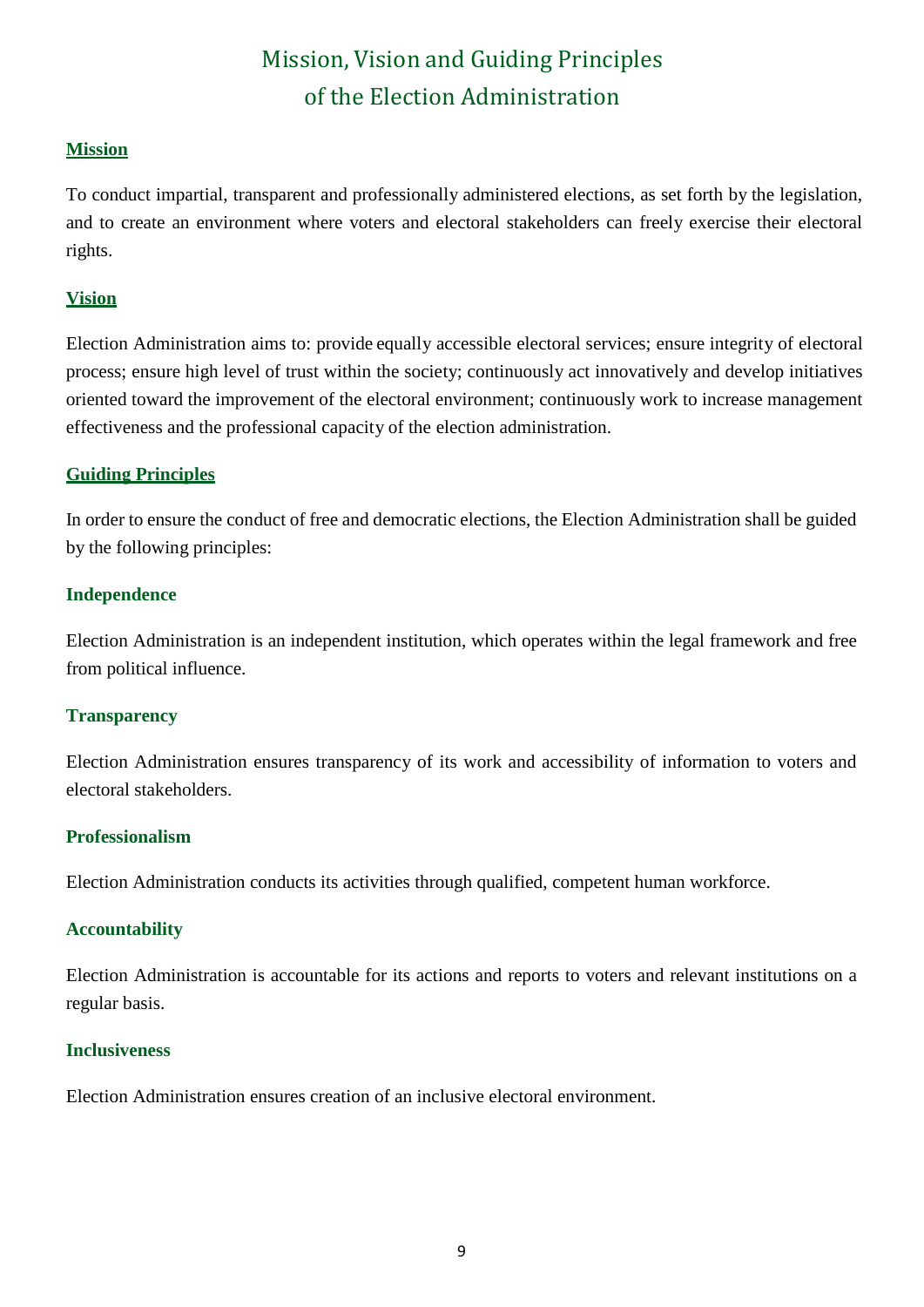## Election Administration of Georgia Strategic Plan for 2015-2019

#### **Strategic Pillar 1: Institutional Strengthening**

*Strengthen independence, professionalism of and confidence in the Election Administration; establish a system with an effective budget policy and continuous organizational and professional development. Contribute to the development of democratic processes.*

| <b>Strategic Goals</b>                                                                    | <b>Strategic Objectives</b>                                                                                               | <b>Strategic Actions</b>                                                                                               |
|-------------------------------------------------------------------------------------------|---------------------------------------------------------------------------------------------------------------------------|------------------------------------------------------------------------------------------------------------------------|
| <b>Goal #1: Ensure effective EMB</b><br>management                                        | <b>Objective #1.</b> Improved performance of the<br>Election Administration.                                              | Activity #1. Improve-review current rules for drafting and<br>reporting on action plans;                               |
| Improve organizational policies, structure<br>and procedures. Improve planning,           |                                                                                                                           | <b>Activity #2.</b> Establish new mechanisms for audit, monitoring and<br>evaluation;                                  |
| implementation, monitoring and reporting<br>processes. Improve internal<br>communication. |                                                                                                                           | <b>Activity #3.</b> Increase role of commission members in the<br>implementation process of the strategy.              |
|                                                                                           | <b>Objective #2.</b> Capacity of the Election<br>Administration systematically increased in<br>periods between elections. | Activity #1. Develop concept of work for the CEC.                                                                      |
|                                                                                           | <b>Objective #3.</b> Improved organizational<br>structure.                                                                | <b>Activity #1.</b> Develop the CEC's apparatus's effective<br>organizational structure;                               |
|                                                                                           |                                                                                                                           | <b>Activity #2.</b> Design evaluation system for effectiveness of<br>organizational structure.                         |
|                                                                                           | <b>Objective #4.</b> Internal communication plan<br>developed.                                                            | <b>Activity #1.</b> Review and improve communication system between<br>the CEC and DECs during non-election period;    |
|                                                                                           |                                                                                                                           | <b>Activity #2.</b> Develop a communication system among the CEC's<br>structures.                                      |
|                                                                                           | <b>Objective #5.</b> Effective financial-budget policy<br>established.                                                    | Activity #1. Establish system for constant cost effective analyses<br>for elections;                                   |
|                                                                                           |                                                                                                                           | Activity #2. Improve process of financial management,<br>procurement, accounting and inventory management at the DECs. |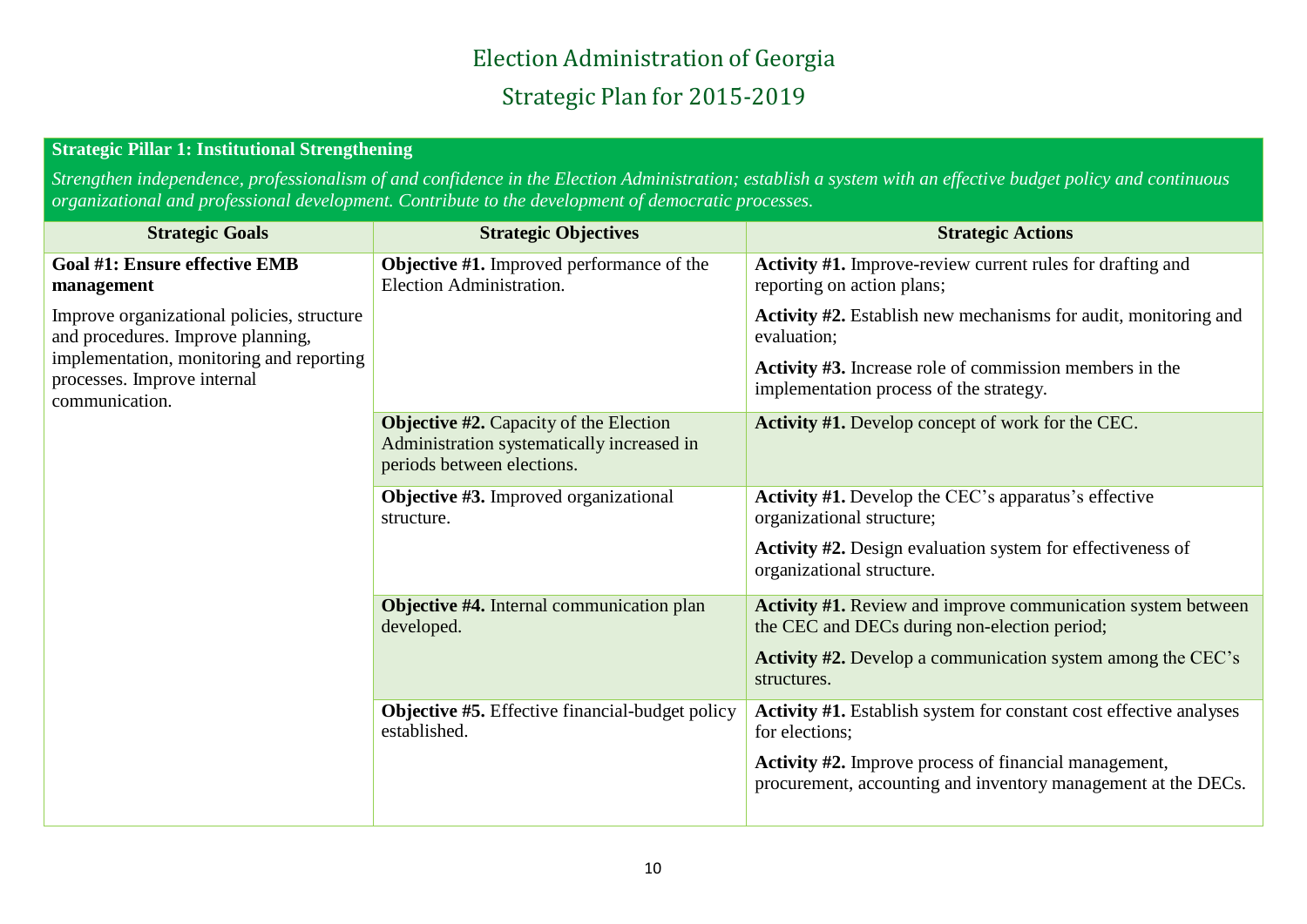|                                                                                                                                   | <b>Objective #6.</b> Improved risk management<br>system.                                                                       | Activity #1. Develop and establish organizational risk<br>management procedures;<br>Activity #2. Develop and establish regular system for monitoring<br>risk management.                                                                                                                              |
|-----------------------------------------------------------------------------------------------------------------------------------|--------------------------------------------------------------------------------------------------------------------------------|-------------------------------------------------------------------------------------------------------------------------------------------------------------------------------------------------------------------------------------------------------------------------------------------------------|
|                                                                                                                                   | <b>Objective #7:</b> Ensured Informational Security                                                                            | <b>Activity #1.</b> Develop Informational Security Policy Document                                                                                                                                                                                                                                    |
| <b>Goal #2: Human resources</b><br>development                                                                                    | <b>Objective #1.</b> Effective HR management<br>policies of Election Administration developed.                                 | <b>Activity #1.</b> Establish effective mechanisms for<br>attracting/retaining professional staff;                                                                                                                                                                                                    |
| Introduce modern system of HR<br>management, increase professional capacity<br>of staff, ensure efficient working<br>environment. | <b>Objective #2.</b> Professional development of<br>Election Administration's staff capacity<br>increased on continuous basis. | <b>Activity #1.</b> Develop system for vocational training of staff;<br><b>Activity #2.</b> Establish mentoring practice;<br>Activity #3. Elaborate orientation training system;<br>Activity #4. Participate in conferences and workshops;<br><b>Activity #5.</b> Participate in monitoring missions. |
| Goal #3: Improve infrastructure<br>Develop modern infrastructure and utilize<br>innovative information technologies.              | Objective #1. Improved DEC infrastructure.                                                                                     | <b>Activity #1.</b> Ensure VPN support to the DECs;<br>Activity #2. Provide treasury electronic system to DECs;<br><b>Activity #3.</b> Develop plan for funding and renovating of DECs.                                                                                                               |
|                                                                                                                                   | <b>Objective #2.</b> Electoral accessibility ensured.                                                                          | Activity #1. Work with local self-government bodies on a regular<br>basis to adapt PECs;<br><b>Activity #2.</b> Take PWDs' needs into consideration while<br>equipping PECs;<br>Activity #3. Adapt the CEC's web-page to the needs of blind<br>voters.                                                |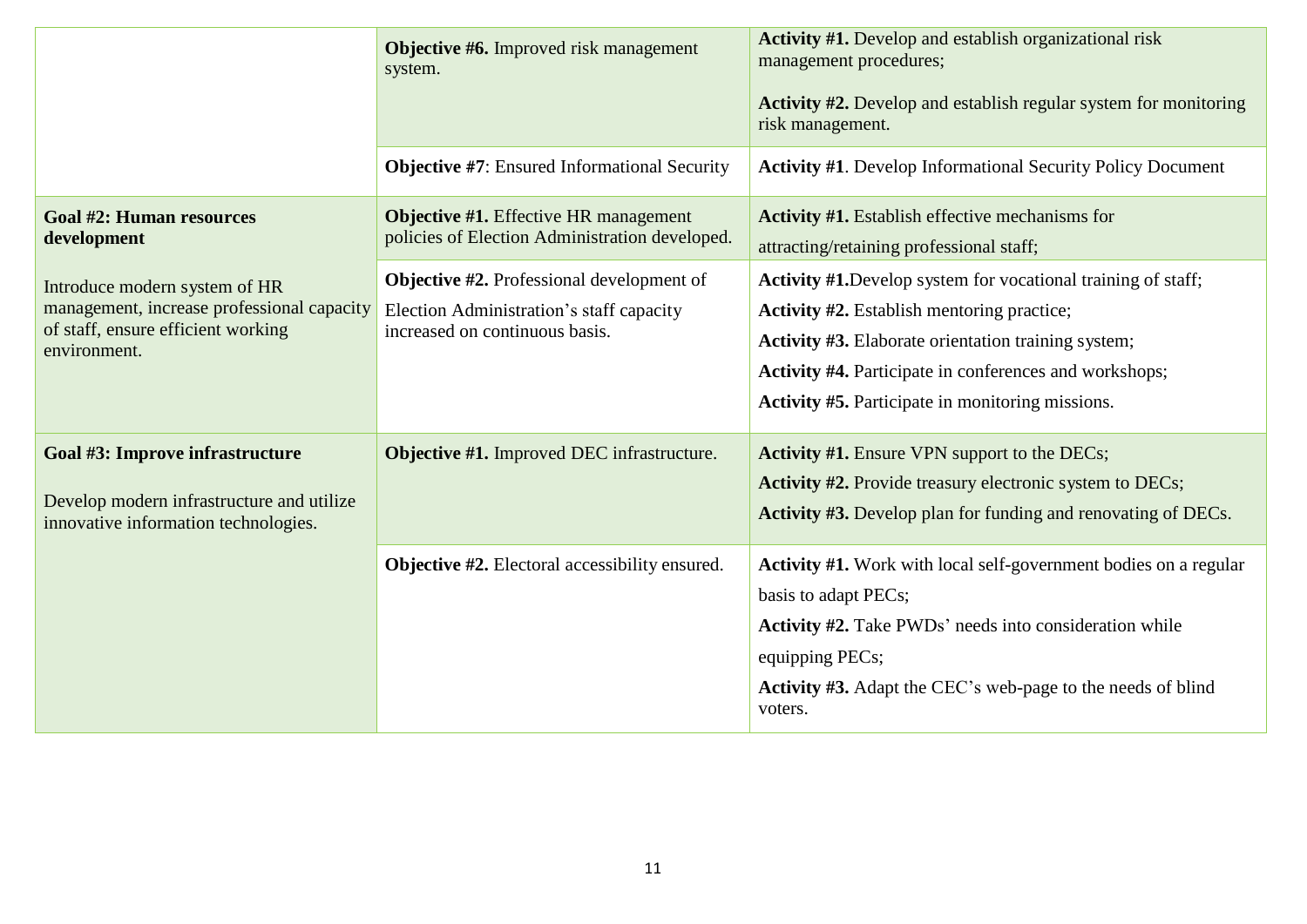|                                                                                                                                                                                                                   | Objective #3. Improved E-management<br>system.                                      | Activity #1. Create the Election Administration's Information<br>bank (searchable database);                            |
|-------------------------------------------------------------------------------------------------------------------------------------------------------------------------------------------------------------------|-------------------------------------------------------------------------------------|-------------------------------------------------------------------------------------------------------------------------|
|                                                                                                                                                                                                                   |                                                                                     | <b>Activity #2.</b> Establish system of electronic file-management at the<br>Administration;                            |
|                                                                                                                                                                                                                   |                                                                                     | Activity #3. Develop, introduce and utilize electronic programs in<br>election process;                                 |
|                                                                                                                                                                                                                   |                                                                                     | <b>Activity #4.</b> Election Administration's officials certification<br>program under the CEC's base;                  |
|                                                                                                                                                                                                                   |                                                                                     | <b>Activity #5.</b> Define rules for storing and deleting information in an<br>electronic format;                       |
|                                                                                                                                                                                                                   |                                                                                     | <b>Activity #6.</b> Improve online process for property registry at the<br>Administration;                              |
|                                                                                                                                                                                                                   |                                                                                     | <b>Activity #7.</b> Update online system for casework.                                                                  |
|                                                                                                                                                                                                                   |                                                                                     | <b>Activity #8.</b> Update EPMS system for managing elections;                                                          |
|                                                                                                                                                                                                                   |                                                                                     | <b>Activity #9.</b> Update server and increasing possibilities for storing<br>information;                              |
|                                                                                                                                                                                                                   |                                                                                     | Activity #10. Full coverage of Wi-Fi connection at the CEC.                                                             |
|                                                                                                                                                                                                                   | <b>Objective #4.</b> Improve infrastructure for<br>ensuring informational security. | <b>Activity #1.</b> Improve system against cyber attacks.                                                               |
|                                                                                                                                                                                                                   | <b>Objective #5. PEC</b> mapping plan developed.                                    | <b>Activity #1.</b> Establish mechanism for cooperating with state<br>authorities for the selection of venues for PECs; |
|                                                                                                                                                                                                                   |                                                                                     | <b>Activity #2.</b> Define alternative ways for placing PECs.                                                           |
| Goal #4: Strengthen the image<br>Increase level of trust toward the Election<br>Administration among stakeholders and<br>voters. Position the CEC as a regional<br>thought leader, offering its assistance in the | <b>Objective #1.</b> Effective PR campaign carried<br>out.                          | Activity #1. Develop and implement an effective PR campaign.<br><b>Activity #2.</b> Update the CEC's web-page;          |
| election management field.                                                                                                                                                                                        |                                                                                     |                                                                                                                         |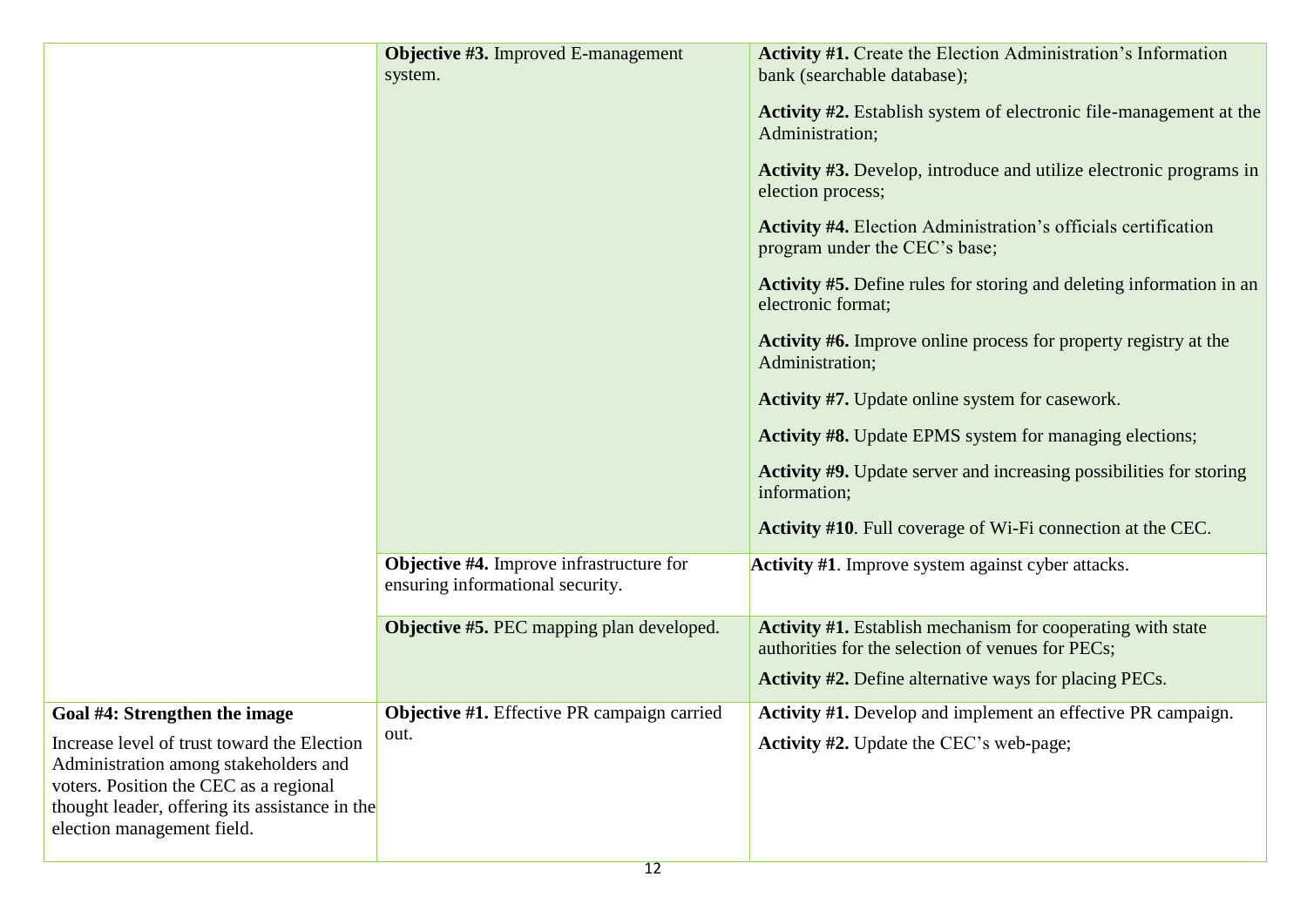| <b>Objective #2.</b> CEC positioned as a regional<br>Election Administration thought leader. | <b>Activity #1.</b> Implement projects and programs through<br>cooperating with other Election Administrations and<br>international organizations; |
|----------------------------------------------------------------------------------------------|----------------------------------------------------------------------------------------------------------------------------------------------------|
|                                                                                              | <b>Activity #2.</b> Host annual conference of Election<br>Management Bodies (EMB).                                                                 |

#### **Strategic Pillar 2: Civic and Voter Education**

*Increase the level of civic engagement through educational programs; increase voter turnout and increase the number of informed voters.*

| <b>Strategic Goals</b>                                                                                                                                 | <b>Strategic Objectives</b>                                        | <b>Strategic Actions</b>                                                                                       |
|--------------------------------------------------------------------------------------------------------------------------------------------------------|--------------------------------------------------------------------|----------------------------------------------------------------------------------------------------------------|
| Goal #1: Civic and voter education<br>initiatives                                                                                                      | Objective #1. Citizens informed and educated<br>at a higher level. | <b>Activity #1.</b> Carry out informational campaign during election<br>periods;                               |
| Increase awareness among the citizenry<br>and increase civic and electoral<br>participation through effective and<br>continuous educational campaigns. |                                                                    | Activity #2. Elaborate and implement informational/education<br>programs for first-time voters;                |
|                                                                                                                                                        |                                                                    | <b>Activity #3.</b> Provide special election-education course for specific<br>higher academic institutions;    |
|                                                                                                                                                        |                                                                    | <b>Activity #4.</b> Elaborate and implement project "Election"<br>Development School";                         |
|                                                                                                                                                        |                                                                    | <b>Activity #5.</b> Establish Election Administration employee schools;                                        |
|                                                                                                                                                        |                                                                    | <b>Activity #6.</b> Design and implement informational programs for<br>voters residing in mountainous regions; |
|                                                                                                                                                        |                                                                    | <b>Activity #7.</b> Provide timely and comprehensive information to<br>voters residing abroad;                 |
|                                                                                                                                                        |                                                                    | Activity #8. Design and implement informational/educational<br>programs for ethnic minorities;                 |
|                                                                                                                                                        |                                                                    | <b>Activity #9.</b> Design and implement informational/educational<br>programs for persons with disabilities.  |
|                                                                                                                                                        |                                                                    |                                                                                                                |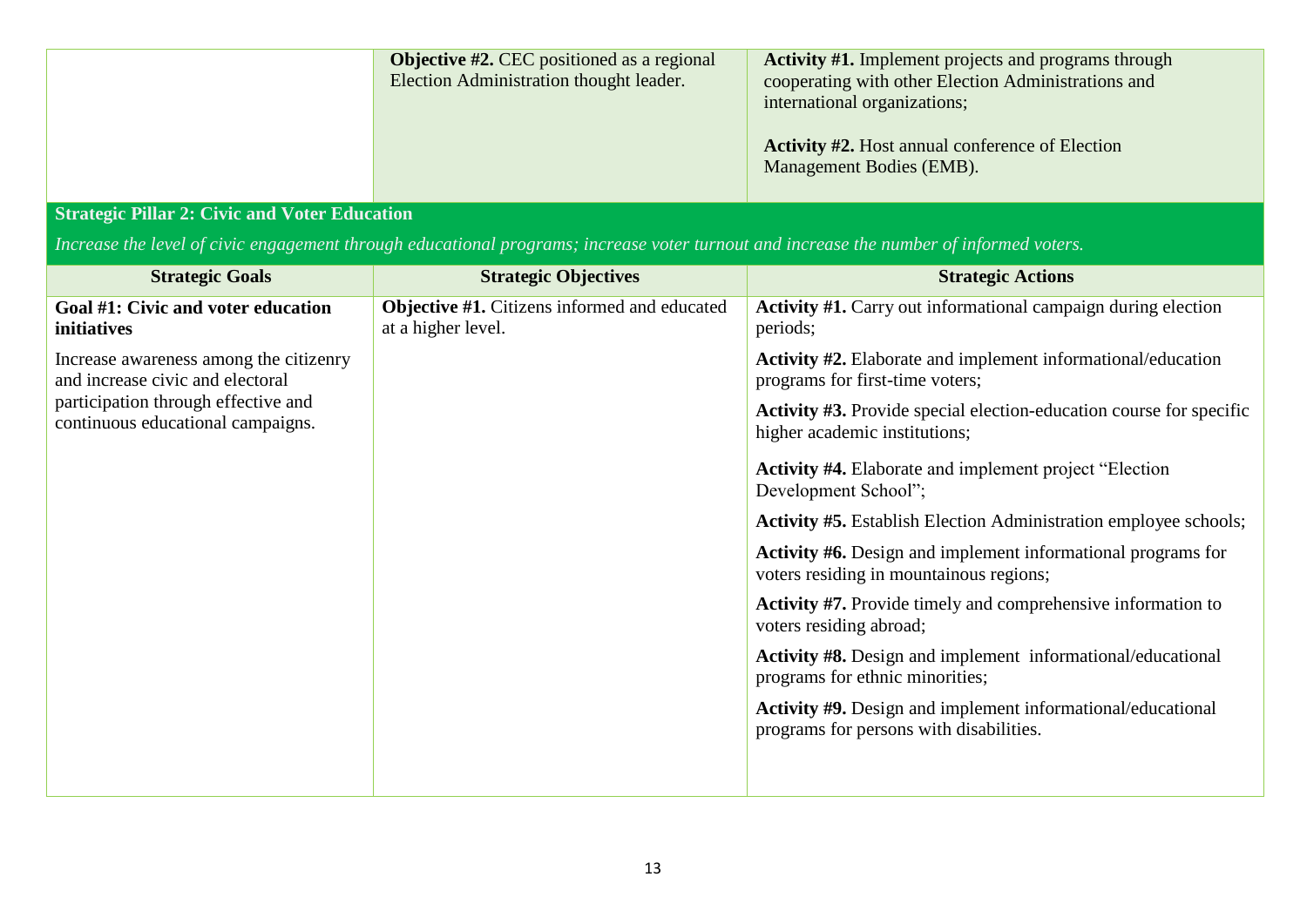| Goal #2: Increase level of electoral<br>culture                                                                                                 | <b>Objective #1.</b> Study programs for stakeholders<br>and voters developed and implemented.                      | Activity #1. Design and implement informational/educational<br>programs for political parties/election subjects;                                                                               |
|-------------------------------------------------------------------------------------------------------------------------------------------------|--------------------------------------------------------------------------------------------------------------------|------------------------------------------------------------------------------------------------------------------------------------------------------------------------------------------------|
| Design and implement creative civic<br>education projects that engage                                                                           |                                                                                                                    | <b>Activity #2.</b> Design and implement informational/educational<br>programs for NGOs and local observer groups;                                                                             |
| stakeholders and the general public;<br>increase awareness about the electoral<br>process and contribute to the                                 |                                                                                                                    | Activity #3. Design and implement informational/educational<br>programs for other state institutions;                                                                                          |
| development of political culture among<br>the public.                                                                                           |                                                                                                                    | <b>Activity #4.</b> Design and implement informational/educational<br>programs for media outlets.                                                                                              |
|                                                                                                                                                 |                                                                                                                    | Activity #5. Support conduct of internal elections at various<br>organizations/establishments.                                                                                                 |
|                                                                                                                                                 | <b>Objective #2.</b> Contribute to popularization of                                                               | <b>Activity #1.</b> Organize contests;                                                                                                                                                         |
|                                                                                                                                                 | elections.                                                                                                         | <b>Activity #2.</b> Organize events on election topic;                                                                                                                                         |
|                                                                                                                                                 |                                                                                                                    | Activity #3. Organize open house days at the Election<br>Administration.                                                                                                                       |
| Goal #3: Encourage and support                                                                                                                  | <b>Objective #1.</b> Civil society engaged in                                                                      | Activity #1. Improve rules for organizing contests;                                                                                                                                            |
| engagement of civil society in electoral                                                                                                        | electoral processes.                                                                                               | <b>Activity #2.</b> Define priorities;                                                                                                                                                         |
| processes<br>Increase capacity of civil society to take                                                                                         |                                                                                                                    | Activity #3. Improve mechanisms for monitoring funded projects.                                                                                                                                |
| an active role in the electoral process.                                                                                                        | <b>Objective #2.</b> Consultative mechanisms<br>between Election Administration and civil<br>society strengthened. | Activity #1. Improve working format with international and local<br>organizations, and the Election Administration's working groups<br>(persons with disabilities, gender, ethnic minorities). |
| <b>Strategic Pillar 3: Electoral Environment</b>                                                                                                |                                                                                                                    |                                                                                                                                                                                                |
| Create an inclusive electoral environment through the active participation of stakeholders in election processes, support improved legislation. |                                                                                                                    |                                                                                                                                                                                                |
| <b>Strategic Goals</b>                                                                                                                          | <b>Strategic Objectives</b>                                                                                        | <b>Strategic Actions</b>                                                                                                                                                                       |

| <b>Strategic Goals</b>                                                                                                                      | <b>Strategic Objectives</b>                                                                         | <b>Strategic Actions</b>                                                                                                          |
|---------------------------------------------------------------------------------------------------------------------------------------------|-----------------------------------------------------------------------------------------------------|-----------------------------------------------------------------------------------------------------------------------------------|
| Goal #1: Support improved legal<br>framework                                                                                                | <b>Objective #1.</b> Technical advice and assistance<br>provided to legislative drafting processes. | Activity #1. Make legal analyses and elaborate recommendations<br>on recent elections;                                            |
| Work towards ensuring that electoral<br>legislative framework complies with<br>international standards; develop<br>legislative initiatives. |                                                                                                     | <b>Activity #2.</b> Analyze reports on elections, produced by<br>international/local organizations and elaborate recommendations. |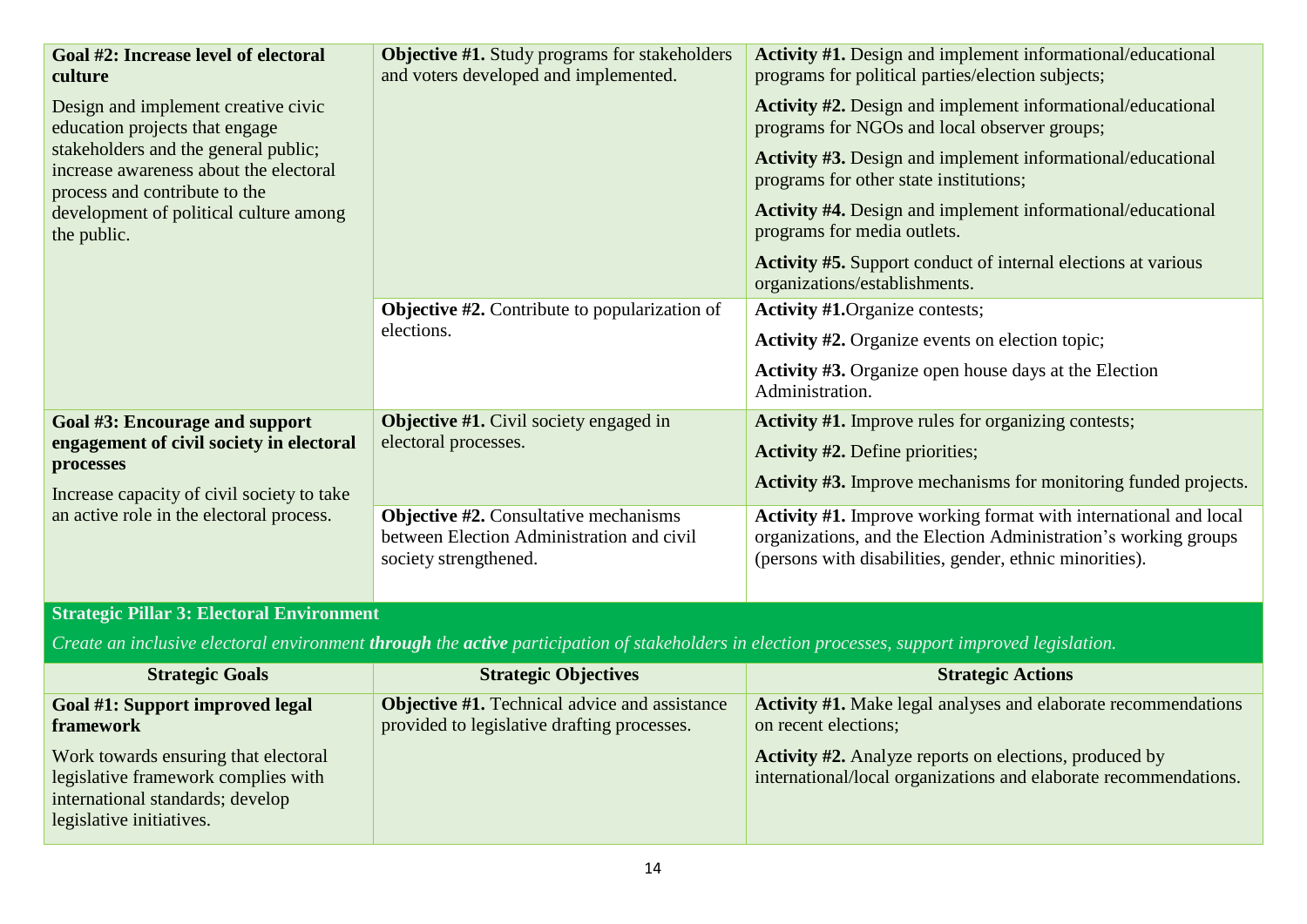|                                                                                                                        | <b>Objective #2.</b> Increased level of harmonization<br>of legislative framework and compliance with<br>international standards and best practices.<br><b>Objective #3. EDR</b> process improved. | Activity #1: Reveal existing needs/ study the best practices;<br>Activity #2: Envisage best practices and international standards into<br>legislative acts.<br>Activity #1. Increase capacity of administrative proceedings of                              |
|------------------------------------------------------------------------------------------------------------------------|----------------------------------------------------------------------------------------------------------------------------------------------------------------------------------------------------|-------------------------------------------------------------------------------------------------------------------------------------------------------------------------------------------------------------------------------------------------------------|
|                                                                                                                        |                                                                                                                                                                                                    | DEC/CEC with regard to EDR;<br>Activity #2. Ensure training programs at all level of election<br>administration on legislative issues and election disputes.                                                                                                |
| Goal #2: Ensure electoral integrity                                                                                    | <b>Objective #1.</b> Integrity of electoral processes<br>strengthened.                                                                                                                             | <b>Activity #1.</b> Develop and implement Election Integrity                                                                                                                                                                                                |
| Ensure integrity of electoral process by<br>addressing vulnerabilities and mitigating<br>risks.                        |                                                                                                                                                                                                    | Management Plan.                                                                                                                                                                                                                                            |
| Goal #3: Ensure an inclusive electoral<br>environment                                                                  | <b>Objective #1.</b> Level of accessibility of electoral<br>process increased.                                                                                                                     | <b>Activity #1.</b> Carry out information campaign targeting persons with<br>disabilities, including available services.                                                                                                                                    |
| Ensure an equal and accessible electoral<br>environment and improve existing<br>mechanisms for disseminating election- | <b>Objective #2.</b> Increased participation of ethnic<br>minorities.                                                                                                                              | Activity #1. Design and implement informational/educational<br>programs for ethnic minorities;                                                                                                                                                              |
| related information to stakeholders.                                                                                   |                                                                                                                                                                                                    | <b>Activity #2.</b> Discuss annual action plan of the Election<br>Administration within the working groups;                                                                                                                                                 |
|                                                                                                                        |                                                                                                                                                                                                    | Activity #3. Develop election administration resources in the<br>regions densely populated with ethnic minorities;                                                                                                                                          |
|                                                                                                                        |                                                                                                                                                                                                    | Activity #4. Design special training module aiming at<br>involving representatives of ethnic minority groups in the<br>DECs/PECs.                                                                                                                           |
|                                                                                                                        | <b>Objective #3.</b> Election Administration's<br>consultative mechanisms with stakeholders<br>improved.                                                                                           | Activity #1. Discuss annual action plan of Election Administration<br>within the working groups;<br>Activity #2. Improve working format with stakeholders<br>(parties/subjects, media, other state institutions, international and<br>local organizations). |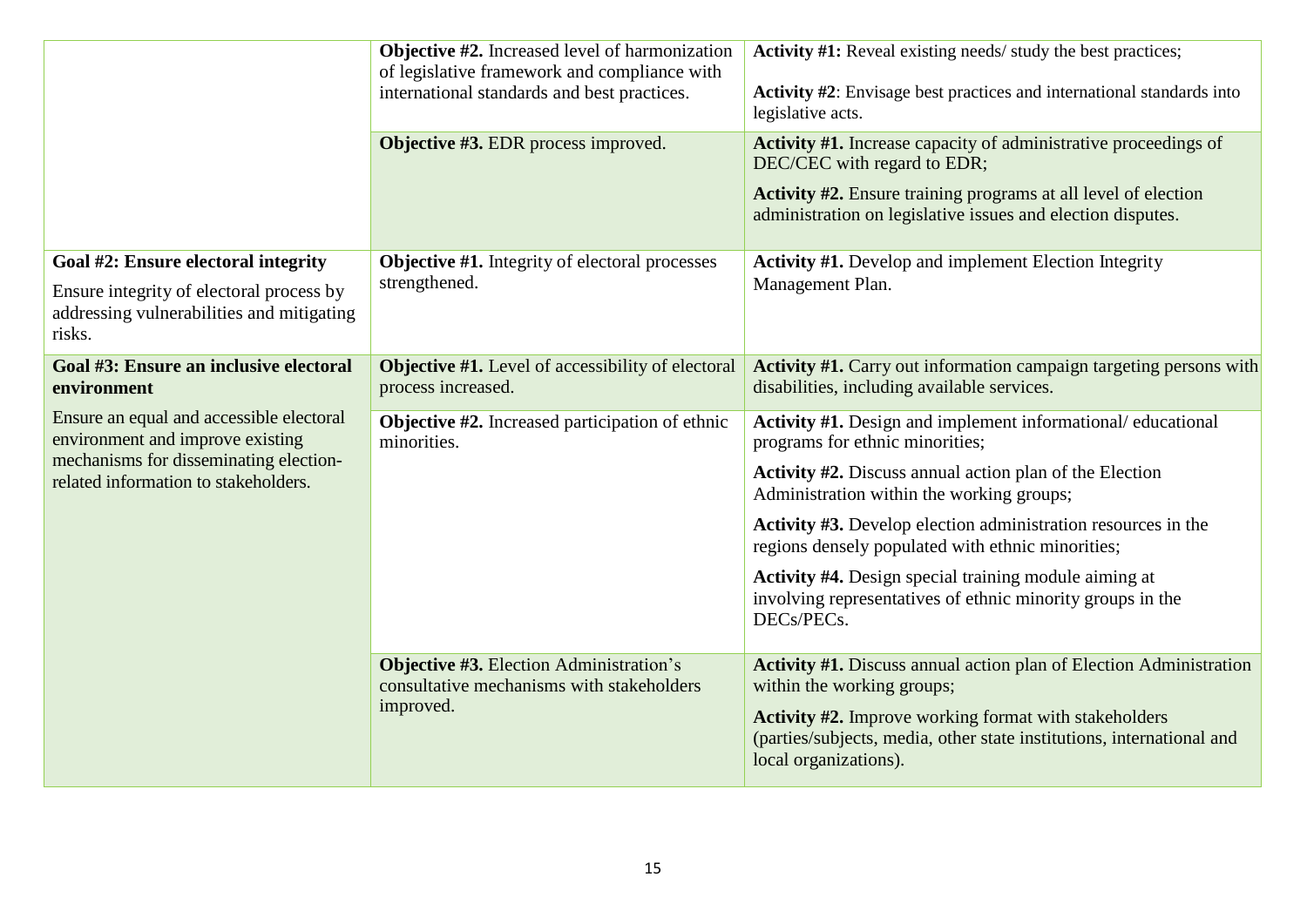| Goal #4: Support the development of<br>an environment with greater gender<br>equality                                | <b>Objective #1.</b> Election Administration's gender<br>equality policy developed.                                                      | Activity #1. Elaborate gender equality policy at the Election<br>Administration.                                               |
|----------------------------------------------------------------------------------------------------------------------|------------------------------------------------------------------------------------------------------------------------------------------|--------------------------------------------------------------------------------------------------------------------------------|
| Develop and implement the Election<br>Administration's gender equality policy;<br>encourage women's participation in | and public life supported.                                                                                                               | <b>Objective #2.</b> Women's participation in political <b>Activity #1.</b> To design training programs for female candidates. |
| political and public life.                                                                                           | <b>Objective #3.</b> Increased awareness among the<br>citizenry on gender equality issues.                                               | <b>Activity #1.</b> Take gender equality into consideration while<br>organizing grant competitions.                            |
| Goal #5: Improve DEC and PEC<br>delimitation processes<br>Voters to exercise their active voting                     | <b>Objective #1.</b> Systematic coordination with<br>relevant institutions in the process of<br>delimitation and addressing established. | Activity #1. Close cooperation with local authorities/PSDA/Public<br>registry re delimitation of DEC/PECs.                     |
| rights without impediments.<br>$\Gamma$ Strategia Dillar 4. Flectoral Operations                                     | <b>Objective #2.</b> Mechanisms to enable DECs to<br>address problematic issues on the spot<br>developed.                                | <b>Activity #1.</b> Elaborate guidelines for DECs.                                                                             |

#### **Strategic Pillar 4: Electoral Operations**

*To ensure Election Day is organized on a highly professional level; to inform society of ongoing election processes and results in an efficient manner;*

| <b>Strategic Goals</b>                                                                                                                                      | <b>Strategic Objectives</b>                                | <b>Strategic Actions</b>                                                               |
|-------------------------------------------------------------------------------------------------------------------------------------------------------------|------------------------------------------------------------|----------------------------------------------------------------------------------------|
| Goal #1: Increase qualification<br>standards of DEC and PEC members                                                                                         | <b>Objective #1.</b> Organized and conducted<br>elections. | <b>Activity #1.</b> Acquire necessary inventory/materials for conducting<br>elections; |
| Increase theoretical and practical<br>knowledge of Election Administration's<br>staff on election procedures. Develop<br>election administration resources. |                                                            |                                                                                        |